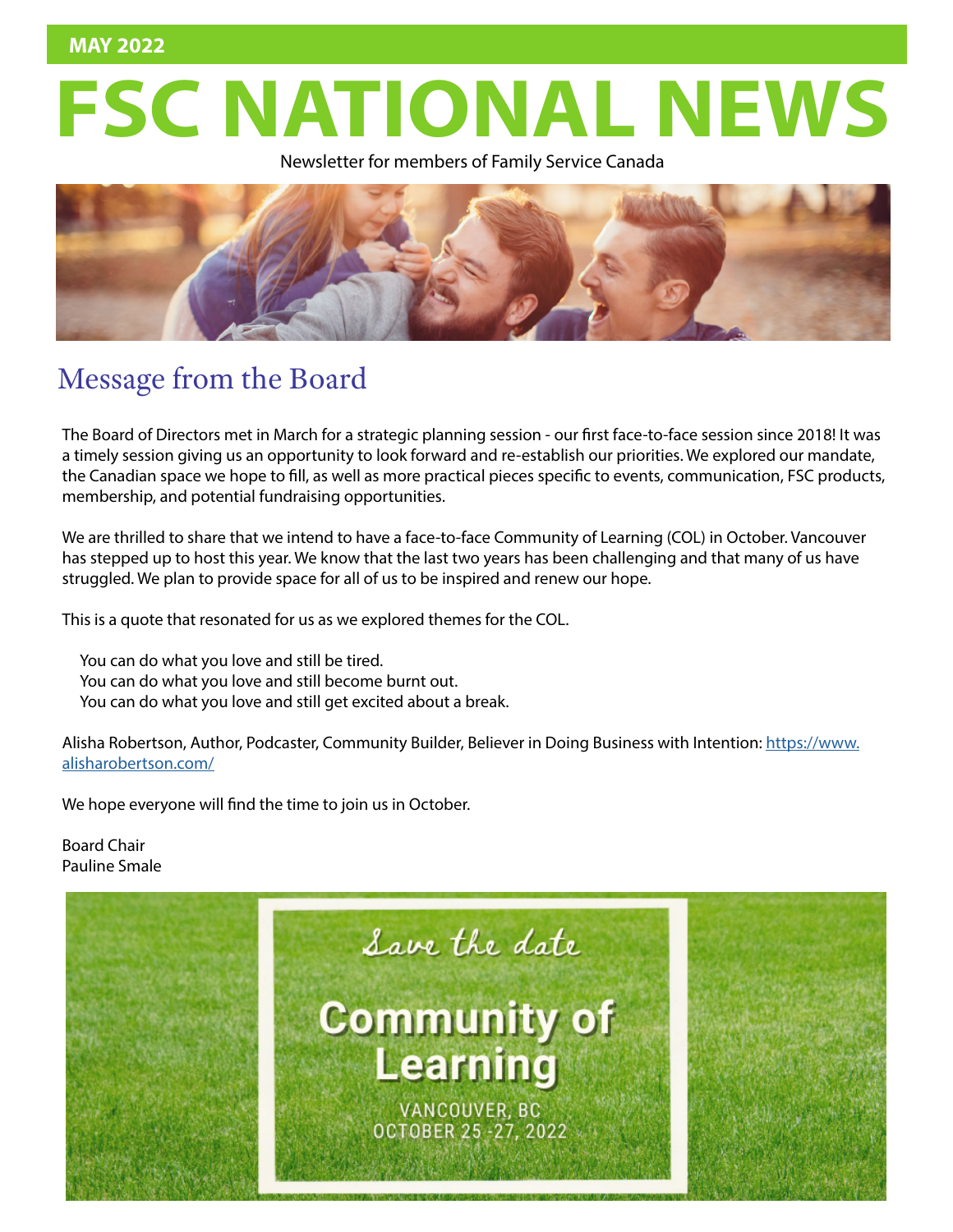## Board of Directors Spotlight: Trish St.Onge

Trish joined CFS Saskatoon in 2000. She has been involved in a variety of organizations over the past 35 years, in both the public and non-profit sector. She has held a variety of leadership positions, including her current role as Executive Director with CFS Saskatoon. She holds a Bachelor of Social Work degree from the University of Victoria, a Master's in Continuing Education from the University of Saskatchewan, and a Post Graduate Certificate in Executive Coaching from Royal Roads University.

Trish is a strong advocate for the non-profit sector, supporting the work through committees and board participation, locally, provincially, and nationally. She strives to provide inspiration, creative thinking, and vision towards a better future state for leaders, the sector, and communities.

When starting as Executive Director, Trish's predecessor Rhonda Gough had spoken

of the merits of Family Service Canada many times. She said to her: "If you do nothing else, continue your membership in Family Service Canada and go the Executive Summits (now Community of Learning)," and so she did! Membership in Family Service Canada has been instrumental in developing relationships and networks that have provided guidance and courage to Trish to serve her organization and community in the best possible way. The group of leaders in the Family Service Canada Network are second to none!

Trish is married to a wonderful man for a really long time, a mom to three grown sons, and grandma to one sweet little girl. In her spare time she enjoys camping, travelling, spending time with family and friends, as well as a competitive game of pickle ball.

## Children and Youth mental health support programs at Family Services of Central Alberta

Family Services of Central Alberta (FSCA) like many of you provides preventive, supportive, and early intervention services to support individuals and families for various needs. We believe that the family is the most important resource to the individuals within it. Our mission is to assist individuals and families to maintain dignity, enhance autonomy, and strengthen relationships.

We know from our current programming that many children are struggling with anxiety. What we see happening as our community works through the COVID-19 that anxiety has increased. Responding to community need FSCA has created a continuum, of Children and Youth mental health support programs.

We started by using the program created at BC Children's Hospital's Mood and Anxiety Disorders Clinic. Dr. Jane Garland teamed up with Dr. Sandra Clark, a child psychologist with expertise in CBT. Together they developed these ideas into a group program and training manual to help children and their families better cope with anxiety.